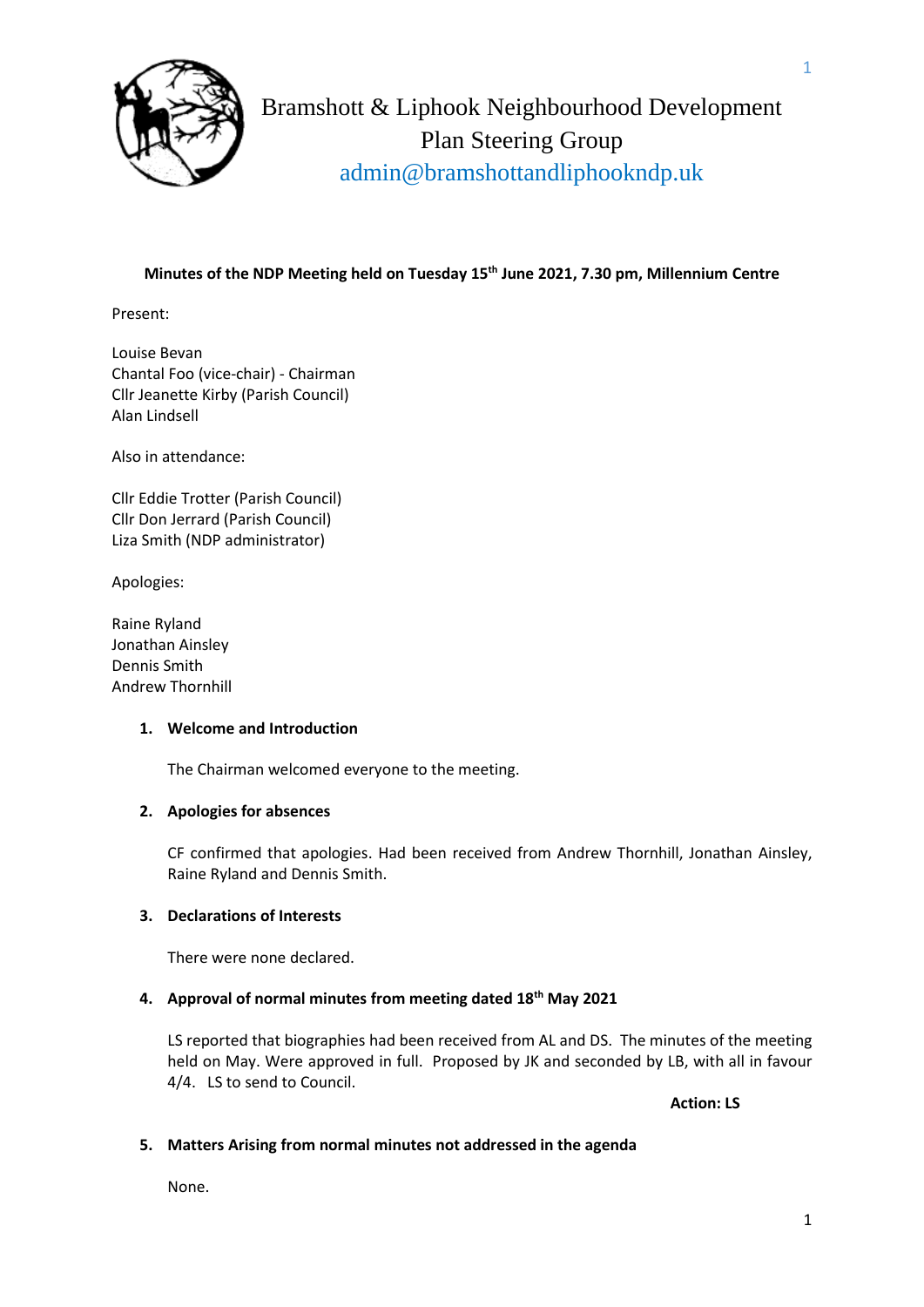

Bramshott & Liphook Neighbourhood Development Plan Steering Group admin@bramshottandliphookndp.uk

#### **6. Public participation session**

No issues raised.

#### **7. Update on Site Options Assessment**

a. Site Options Distances Matrix

JK reported on the work she and DS has undertaken cycling around the Parish to establish the shortest distances between specific locations. JK gave an overview of their assessment:

- 1) Highlighted how different times of day (school run and commuter traveling) affected congestion
- 2) Highlighted particular congestion issues around the Square
- 3) Considered how access to facilities changed according to age of resident
- 4) Considered how proximity to A3 affected travel routes through Parish
- 5) Discussed the impact of the railway line

The meeting considered what further input JK/DS need to complete the assessment. The group considered whether a scoring system (1-5) could be used as an evaluation tool.

b. Site Options Assessment Matrix

AT, CF and AL are reviewing the document and preparing a summary.

#### **8. Update on Locality & AECOM technical packages**

a. Evidence Base and Policies Development (EBPD)

JK is working on the policies and will be making further changes. JK referred to the evidence base where appropriate. Considerations are being made to parking and access issues.

b. Housing Needs Report

JK will add further amendments. AL raised a query regarding Bramshott Place.

**Action: JK**

#### **9. Next meeting, and next steps**

LB offered to review policy table with JK. **Action: LB** 

2